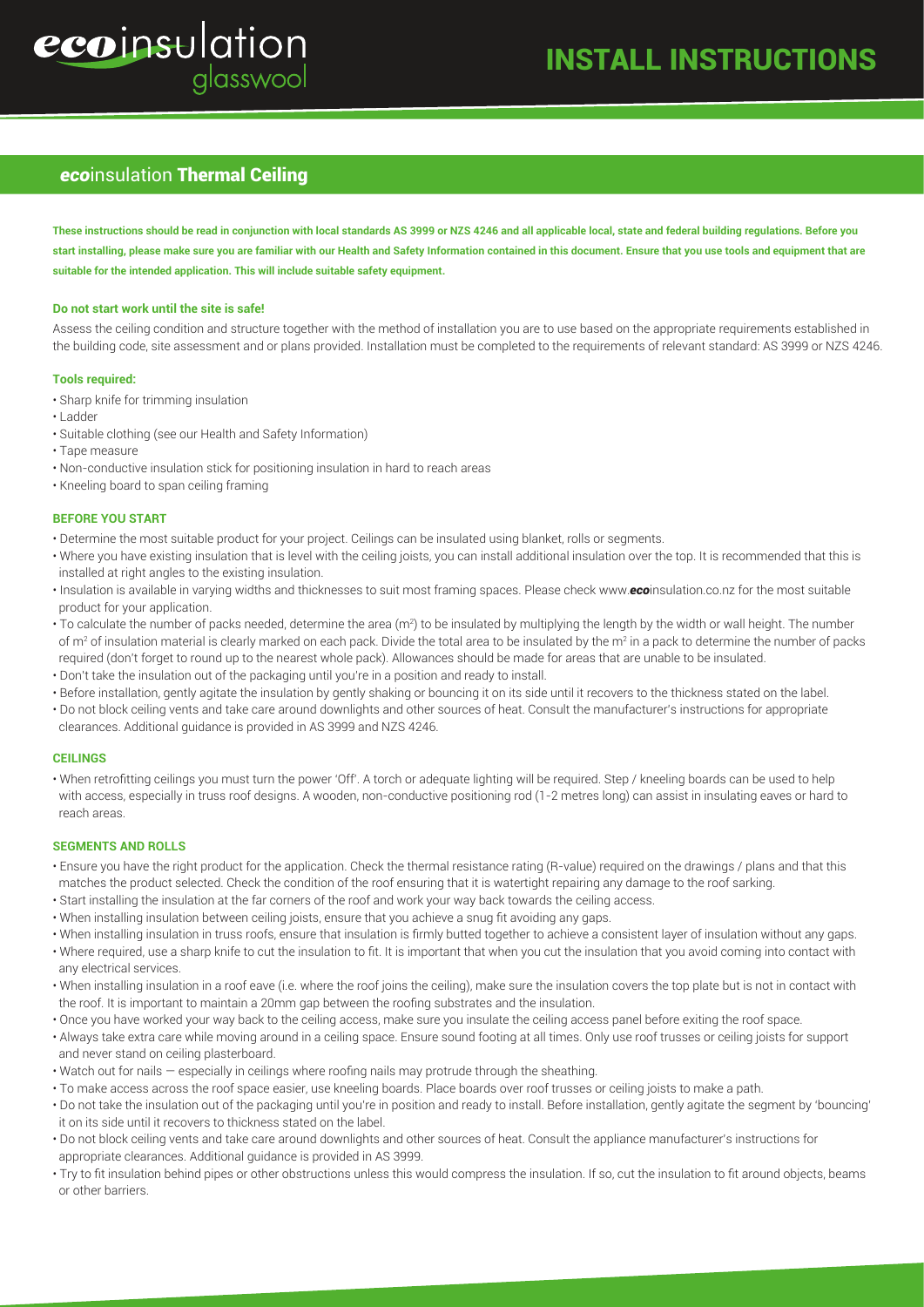# *ecoinsulation Thermal Ceiling*

#### **WHERE YOU HAVE EXISTING CEILING INSULATION**

- You will need to check the R-value of your existing insulation to determine how much additional insulation you'll need. Where it is not printed on one side of the insulation, you will need to measure the thickness of the existing insulation. As a guide, approximately 150mm is required to achieve the minimum Building Code requirements.
- Once you have determined your existing insulation levels, install *eco*insulation glasswool with at least the R-value needed to make up the difference between the existing insulation and the minimum code requirement for your area of the country.
- Place the insulation over the existing insulation at right angles to the ceiling joists.

#### **CATHEDRAL/SKILLION ROOFS**

- Determine the width of insulation needed by measuring the typical distance between ceiling joists.
- Determine the maximum thickness of insulation that can be installed by subtracting 25mm from the depth of the available cavity.
- When installing the insulation, ensure that you achieve a snug fit avoiding any gaps.
- Butt insulation firmly against both the top plate of the wall at the bottom and the ridge joist at the top of the cathedral ceiling.
- Do not push the insulation completely into the joist cavity. The front face of the segment should be flush with the face of the ceiling joist, leaving at least a 25mm airspace between the insulation and the underside of the roof deck.
- Please consult with the designer, your local codes and practices to determine the required ventilation and ventilation baffle requirements in cathedral ceiling applications. Refer to AS 3999 and NZS 4246 for further guidance.
- When installing insulation into existing cathedral ceilings where roofing material is required to be removed, please refer to local or state authorities as specific requirements around the removal and replacement of roofing materials may apply.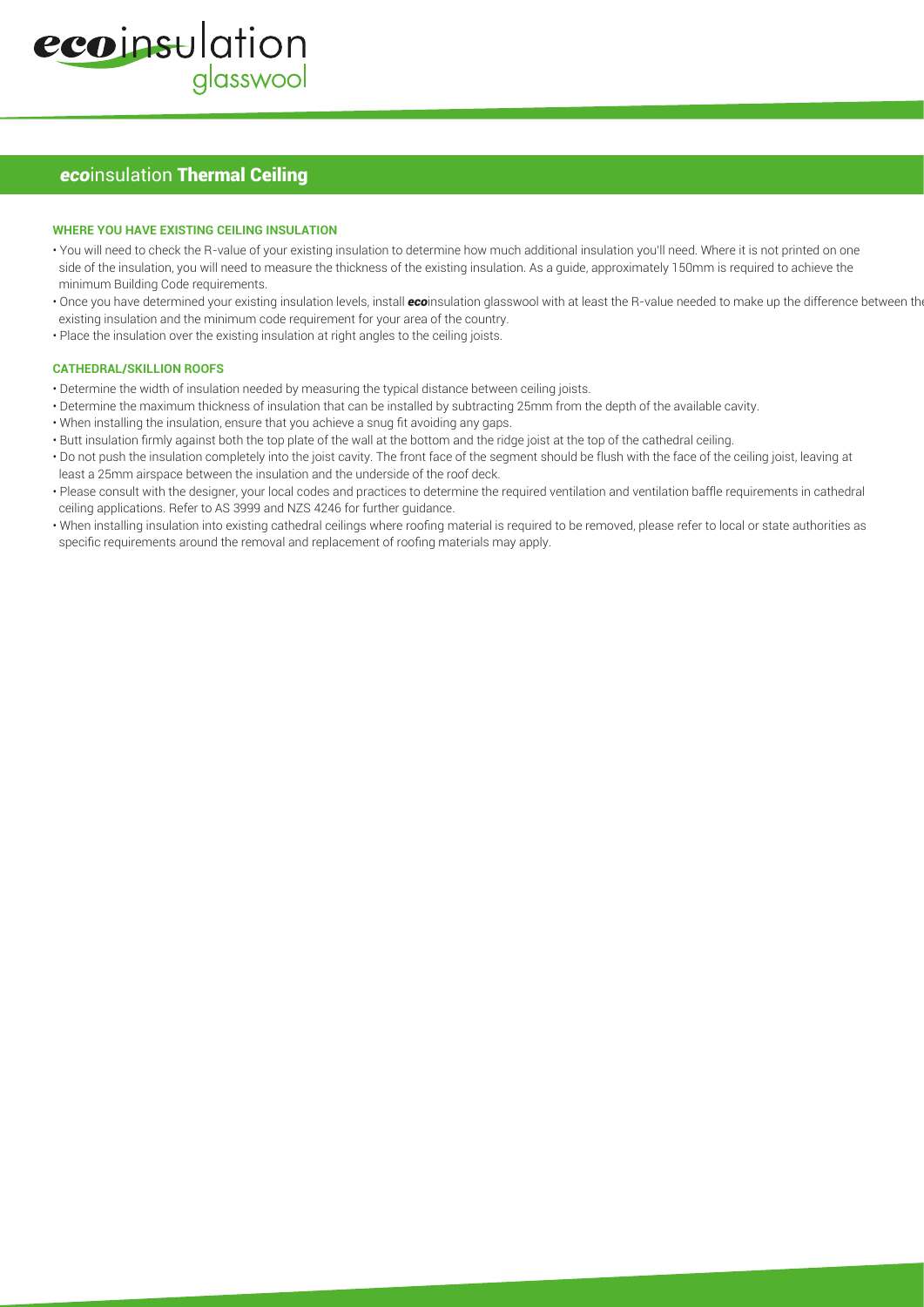#### **SAFETY WARNINGS AND HAZARDS**

ecoinsulation

- You must turn the mains power ''Off'' before entering the work space, and, if in any doubt about how to turn the power ''Off'', you must consult a licensed electrician.
- Working in areas that contain live electrical wiring is extremely hazardous. Take extreme care to avoid touching any live overhead electrical lines, supply cables or any other live cables in the workspace.
- Defective electrical cables, exposed terminals and conductors of electrical equipment such as light fittings and fans can cause burns and electric shocks please exercise caution when working near such hazards – check with an electrician if you are unsure if the cabling is safe.
- Working in hot and poorly ventilated areas when installing insulation can be dangerous.
- Working at heights, when installing insulation can be dangerous.

alasswool

### **BEFORE INSTALLATION**

- You must turn the mains power ''Off'' and, if in any doubt about how to turn the power ''Off'', consult a licensed electrician.
- Do not enter the workspace for the purposes of the pre-work inspection or the installation until you are satisfied that the power has been isolated. Even after isolating the power via the switchboard there may still be an electrical mains cable in either the ceiling or underfloor space that is live. • Complete a pre-work assessment before installation to identify safety hazards which may include but are not limited to the following:
- - o access to the roof area,
	- o working at heights,
	- o electrical safety hazards,
	- o adequate ventilation of the work area and
	- o nails and sharp objects on the ground
- Before commencing work you must have systems in place to reduce risks identified in the pre-work assessment such as but which are not limited to:
	- o systems to prevent falling when working at heights.
	- o ventilate the working area if possible.
	- o cover exposed skin. When working in an unventilated area, wear a disposable face mask.
	- o rinse hands in cold water before washing.
	- o wear goggles when working overhead.
	- o clean using vacuum equipment.

## **DURING INSTALLATION**

- Work with another person and maintain contact throughout both the assessment and installation process.
- Only open bags as required.
- Wear appropriate clothing for the job such as long sleeved top, flat rubber sole shoes, gloves conforming to Australian Standard AS2161 and ventilated non-fogging dust resistant goggles conforming to AS/NZ 1336, and a P2 dust mask.
- Avoid eye contact with dust or fibres to minimise eye or skin contact and inhalation during handling.
- Avoid installing insulation in hot weather and at the hottest part of the day.
- Under no circumstances must fixing devices in ceiling spaces or under floors, or in proximity to electrical wiring, be of metal or other conductive material.

#### **PROVEN PERFORMANCE**

- Preferred by professional installers concerned with quality, appearance and productivity.
- Excellent acoustical properties reduce sound transmission in the home when properly installed.

### **ELECTRICAL SAFETY CONSIDERATIONS BEFORE ISOLATING POWER**

- Locate and review the incoming power supply, main switchboard and meter box.
- Ensure you understand if there is a main isolator and how power can be safely isolated.
- Ensure you understand the direction of the ''On'' and ''Off'' position of the main switch (NOTE: the ''Off'' position is not always as it seems check with an electrician if you are unsure).
- Before installation, switch ''Off'' the electricity supply at the main switchboard (check with an electrician if you are unsure if power can be turned ''Off'' at the switchboard).
- Be aware that even after isolating the power via the switchboard there may still be an electrical mains cable in either the ceiling or underfloor space that is live. Take extreme care to avoid touching any live overhead electrical lines, supply cables or any other live cables in the workspace.